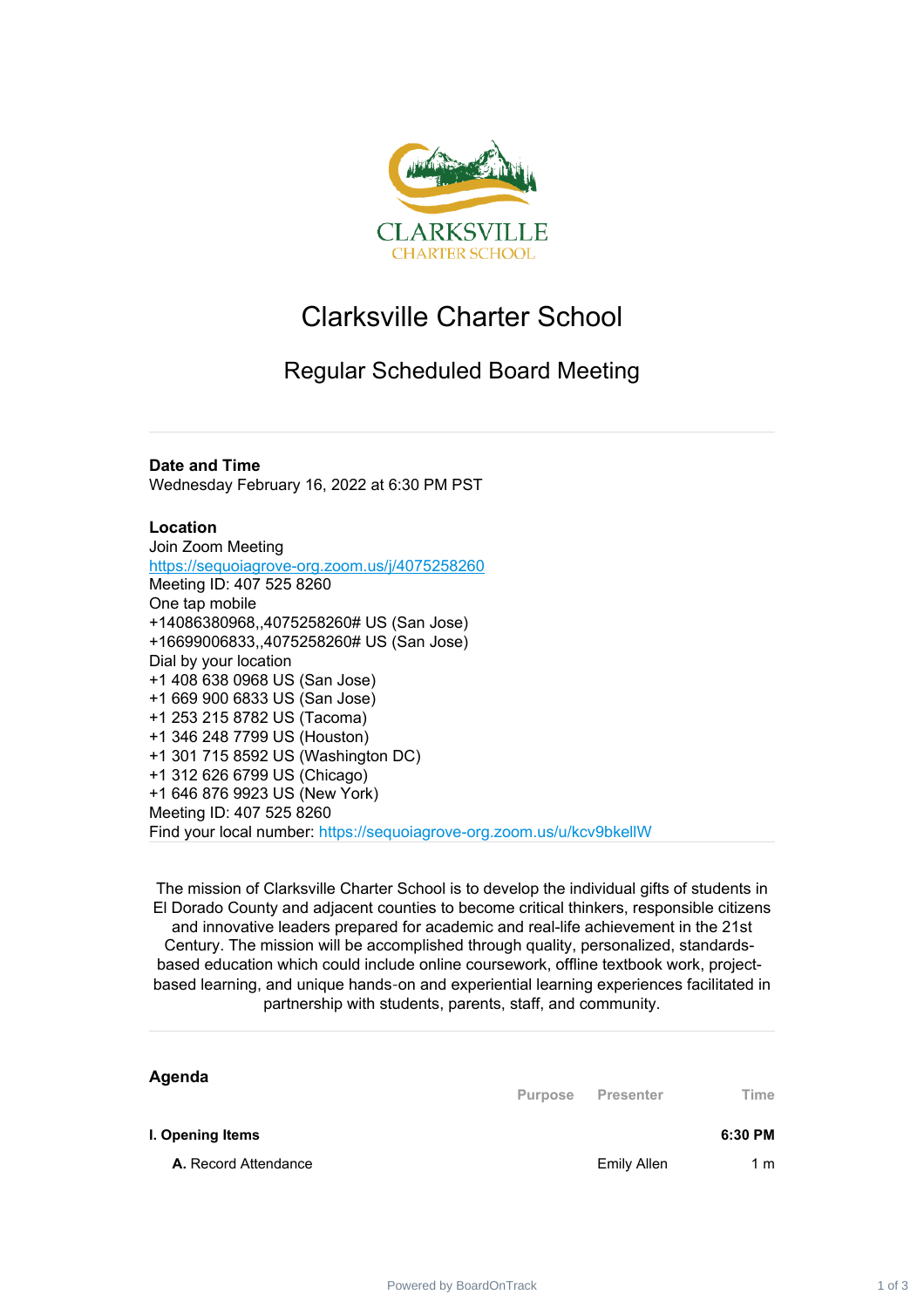| <b>B.</b> Report of Findings Regarding AB361                                                               | <b>Purpose</b><br>Vote | <b>Presenter</b><br><b>Emily Allen</b>               | Time<br>5 m     |
|------------------------------------------------------------------------------------------------------------|------------------------|------------------------------------------------------|-----------------|
| C. Call the Meeting to Order                                                                               |                        | <b>Emily Allen</b>                                   | 1 m             |
| <b>D.</b> Consent Agenda                                                                                   | Vote                   | <b>Emily Allen</b>                                   | 5 <sub>m</sub>  |
| 1. Approval of the Agenda<br>2. Approval of Minutes from January 19, 2022 Regular Scheduled Board Meeting. |                        |                                                      |                 |
| <b>E.</b> Public Comments                                                                                  |                        | <b>Emily Allen</b>                                   | 3 <sub>m</sub>  |
| <b>F.</b> Executive Director's Report                                                                      |                        | Jenell<br>Sherman                                    | 15 <sub>m</sub> |
| <b>G.</b> State of the School Address                                                                      |                        | Jenell<br>Sherman                                    | 10 <sub>m</sub> |
| II. Governance                                                                                             |                        |                                                      | 7:10 PM         |
| A. Nomination of Board Member: Tiffiny Farley                                                              | Vote                   | Keri Dalebout                                        | 5 m             |
| III. Finances                                                                                              |                        |                                                      | 7:15 PM         |
| A. Audit Update                                                                                            | <b>FYI</b>             | Representative<br>from<br>Wilkinson,<br>Hadley, King | 20 <sub>m</sub> |
| <b>B.</b> January Financials                                                                               | Vote                   | James<br>Surmeian                                    | 15 <sub>m</sub> |
| C. Payscales 2022-2023                                                                                     | Vote                   | Dr. Amanda<br>Johnson                                | 5 <sub>m</sub>  |
| IV. Academic Excellence                                                                                    |                        |                                                      | 7:55 PM         |
| A. Adult Student Policy                                                                                    | Vote                   | Jenell<br>Sherman                                    | 5 m             |
| <b>B.</b> A-G Completion Improvement Grant                                                                 | <b>Discuss</b>         | Shannon<br>Breckenridge                              | 5 m             |
| C. Vote to Open Public Hearing for A-G<br><b>Completion Improvement Grant</b>                              | Vote                   | <b>Emily Allen</b>                                   | 1 m             |
| D. Public Hearing for A-G Completion<br>Improvement Grant                                                  | <b>Discuss</b>         |                                                      | 5 <sub>m</sub>  |
| E. Vote to Close Public Hearing for A-G<br><b>Completion Improvement Grant</b>                             | Vote                   | <b>Emily Allen</b>                                   | 1 m             |
| F. Supplement to Annual Update of 2021-22 Local<br>Control and Accountability Plan (LCAP)                  | <b>FYI</b>             | Darcy Belleza                                        | 5 m             |
| G. School Accountability Report Card                                                                       | Vote                   | Jenell<br>Sherman                                    | 5 <sub>m</sub>  |
| <b>V. Operations</b>                                                                                       |                        |                                                      | 8:22 PM         |
| A. Comprehensive School Safety Plan 2022-2023                                                              | Vote                   | Jenell<br>Sherman                                    | 5 m             |
| <b>B.</b> School Calendar 2022-2023                                                                        | Vote                   | Jenell<br>Sherman                                    | 5 <sub>m</sub>  |
| C. Open Enrollment 2022-2023                                                                               | Vote                   | Jenell<br>Sherman                                    | 5m              |